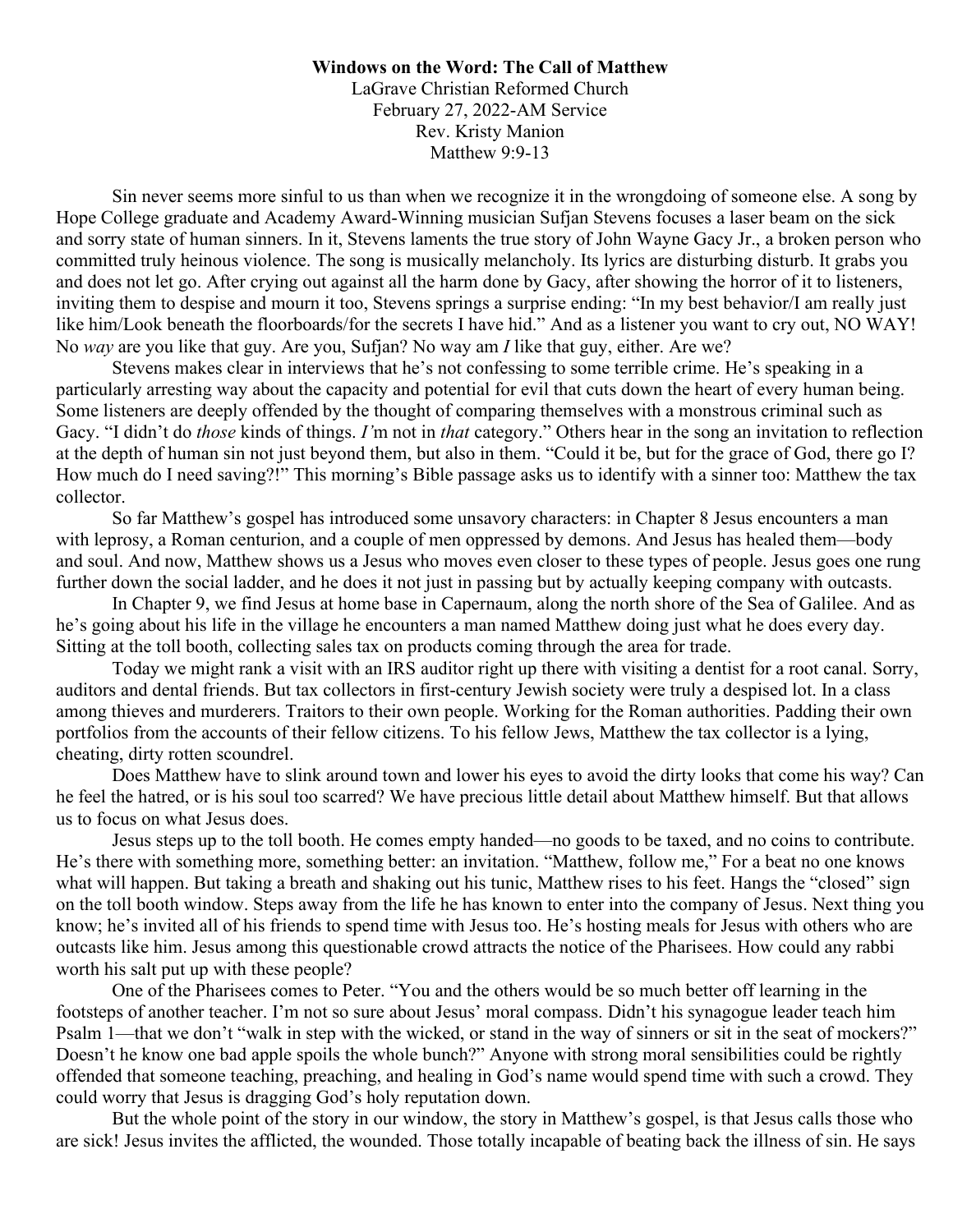so himself. "Those who are healthy don't need a physician, but those who are sick do…I did not come to call the righteous, but sinners." Grace in Text: Jesus comes to call undeserving sinners.

In a letter to his friend and fellow theologian George Spalatin, Martin Luther wrote, "Beware of ever desiring in yourself such purity that you do not want to seem to yourself to be a sinner, for Christ dwells only in sinners." Are you Matthew? Am I? The Heidelberg Catechism teaches that on our own we are incapable of any good that can save us, that faced with temptation on our own we are too weak to hold our own even for a moment.

 Our fallenness doesn't mean we're as bad as we possibly could be. Thankfully most of us do *not* commit heinous crimes, can and do keep our commitments, genuinely desire and act in the best interest of others. But in our ordinary, day-to-day lives our sin and the sin of others touches everything, sickens everything, weakens everything. That wide-reaching depravity in us and around us spotlights all the more the grace of Jesus. 2 Timothy 1:9: [Jesus] has saved us and called us to a holy life-not because of anything we have done but because of his own purpose and grace. This grace was given us in Christ Jesus before the beginning of time…."

 And so when Matthew the tax collector is called to follow Jesus, it's grace. When Matthew the tax collector scrambles to his feet, grace raises him to a new life. Matthew has a mini-resurrection—really. The same Greek root for Matthew's rising to his feet also can refer to rising from the dead. And so Matthew rises to new life with Jesus here, now. And in that life of relationship to Jesus, the outcasts are received, the broken are made whole, and the sinners are not made nicer; they're made new. What the Pharisees don't understand is that when Matthew introduces Jesus to his outcast friends, their proximity doesn't contaminate or diminish *Jesus*—it cleans up and elevates *his companions*.

 As I was thinking about that this week, I remembered an invitation from my early adult life that helps me picture, by way of analogy, the beauty of Jesus' invitation to weak and wounded sinners like us. As a young college student I was invited to attend a very nice dinner with another student or two, some professors, and some influential Christian writers and editors—Lauren Winner. Andy Crouch. John Wilson. We went out to a nice restaurant and all fit around one table. I had no cultural capital to offer this group. I wasn't published. I couldn't contribute to the dinner conversation. I didn't even look the part: I had to say "no thank you" to the wine--I was underage. I was there only because of an invitation. The invitation of my professor, Ed Ericson. Ed died about five years ago. He was the sort of professor who taught all of his students with his whole life, and he did it for a long time, so he might not even remember that night. But I do. Because the invitation lifted me up. It gave me a window into how people who loved God and loved words might shape their lives. It invited me to wonder about my own life and loves.

 That invitation is a picture for me of the kindness and the goodness of God. The God who extends invitations to tax collectors and sinners. To people who have no people. To people who have no reason to be invited to the table. People whose only qualification is to respond, with God's help, to God's "Follow me" in Christ. People who are so blessed by being included that they then continue to spread that invitation to others with their words and with their lives. There are really two invitations in this short passage: Jesus' call to Matthew, which is clear; and Jesus' less obvious invitation to the Pharisees.

Jesus tells the Pharisees to "Go and learn what this means: 'I desire mercy, not sacrifice.'" He holds up that small phrase from Hosea to interpret the whole Old Testament law. Jesus isn't saying keeping the law is bad. Keeping the law simply can't go deep enough into the problem. If the law-keeper's heart-and-mindset go against the core of God's covenant-keeping mercy, the Pharisees and serious law-keeping folks like them have missed the forest for the trees.

The Pharisees need to see that they, *too*, need healing; they *too* need a doctor; they *too*, are among the sick. They, too, need an invitation. So Jesus tells them to "go and learn." To Matthew, Jesus issues a direct invitation: "Follow me:" Join the ranks of my learners by spending time with me. I will bring you new life that spreads far and wide and deep.

 And to the serious law-keepers like the Pharisees Jesus issues the invitation to "go and learn." To see your need. Learn from me through your first language, the Scriptures. See the law and prophets you cherish teaching about the heart of God. Hear your need for me again, for the first time. Of course, both Matthew *and* the Pharisees need Jesus. The call of Matthew is incredibly good news for all of us. If Jesus could call even *that* guy, well--then his goodness and grace can extend to us too!

When you feel the weight of sins past and present, Jesus comes to you and says, "Follow me. By my death and resurrection, you are mine, and I am making you new." And Jesus' word of instruction to the Pharisees is a moment of reckoning anyone who might have short memories about our condition apart from the grace of Christ.